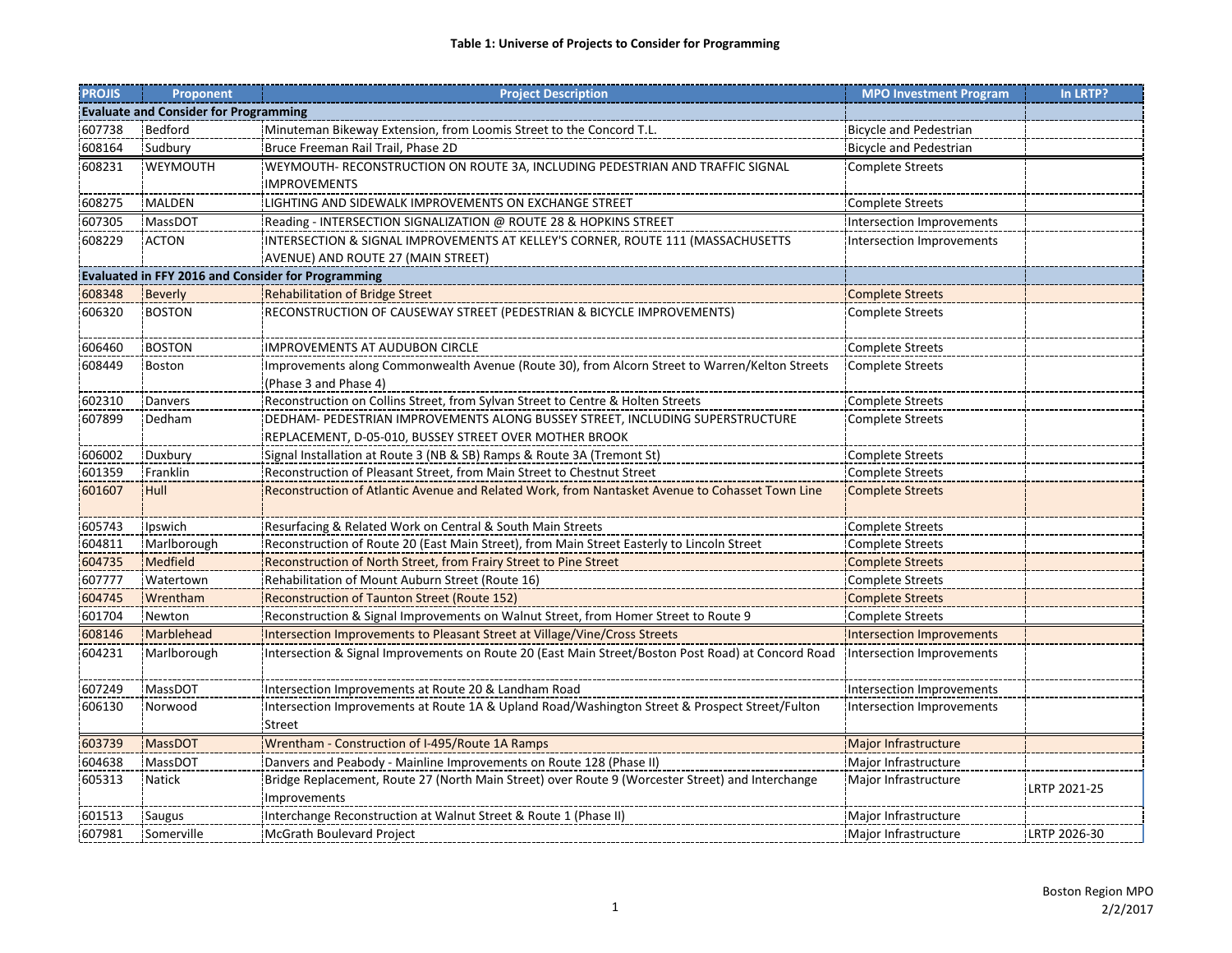| <b>PROJIS</b>                        | <b>Proponent</b> | <b>Project Description</b>                                                                                                                                   | <b>MPO Investment Program</b>    | In LRTP?     |  |
|--------------------------------------|------------------|--------------------------------------------------------------------------------------------------------------------------------------------------------------|----------------------------------|--------------|--|
| Priorities, Not Ready for Evaluation |                  |                                                                                                                                                              |                                  |              |  |
| 602038                               | Framingham       | <b>Edgell Road Corridor Project</b>                                                                                                                          | <b>Complete Streets</b>          |              |  |
| 5399                                 | Salem            | Reconstruction of Bridge Street, from Flint Street to Washington Street                                                                                      | <b>Complete Streets</b>          |              |  |
| 600986                               | Salem            | <b>Boston Street</b>                                                                                                                                         | <b>Complete Streets</b>          |              |  |
| 608051                               | Wilmington       | Reconstruction on Route 38 (Main Street), from Route 62 to the Woburn C.L.                                                                                   | <b>Complete Streets</b>          |              |  |
| 603865                               | MassDOT          | Framingham - SIGNAL & INTERSECTION IMPROVEMENTS AT ROUTE 9 (WORCESTER ROAD) & TEMPLE<br><b>STREET</b>                                                        | <b>Intersection Improvements</b> |              |  |
| 606109                               | Framingham       | Intersection Improvements at Route 126/135/MBTA & CSX Railroad                                                                                               | Intersection Improvements        | LRTP 2026-30 |  |
| 604862                               | MassDOT          | Bellingham - RAMP CONSTRUCTION & RELOCATION, I-495 AT ROUTE 126 (HARTFORD AVENUE)                                                                            | Major Infrastructure             |              |  |
| 87790                                | MassDOT          | Canton, Dedham, Norwood and Westwood - Interchange Improvements at I-95/I-93/University<br>Avenue/I-95 Widening                                              | Major Infrastructure             |              |  |
|                                      |                  | PRC-Approved, Not Planned for Evaluation in FFY 2017                                                                                                         |                                  |              |  |
| 606304                               | <b>WOBURN</b>    | MIDDLESEX CANAL PARK IMPROVEMENTS, FROM ALFRED STREET TO SCHOOL STREET (PHASE II -<br><b>SEGMENT 5)</b>                                                      | <b>Bicycle and Pedestrian</b>    |              |  |
| 608070                               | <b>BOSTON</b>    | RECONSTRUCTION OF SOUTH BANK PARK                                                                                                                            | <b>Bicycle and Pedestrian</b>    |              |  |
| 608658                               | <b>BOSTON</b>    | SIDEWALK, WHEELCHAIR RAMP & CROSSWALKS REPAIRS AT VARIOUS CA/T LOCATIONS (CRC 25)<br><b>CONTRACT 2</b>                                                       | <b>Bicycle and Pedestrian</b>    |              |  |
| 608735                               | <b>BOSTON</b>    | SIDEWALK, WHEELCHAIR RAMP & CROSSWALKS REPAIRS AT VARIOUS CA/T LOCATIONS (CRC 25)<br><b>CONTRACT 3</b>                                                       | <b>Bicycle and Pedestrian</b>    |              |  |
| 602929                               | <b>HOLLISTON</b> | MULTI-USE TRAIL CONSTRUCTION ON A SECTION OF THE UPPER CHARLES RAIL (2 MILES OF PROPOSED<br>27 MILES - PHASE I)                                              | <b>Bicycle and Pedestrian</b>    |              |  |
| 608055                               | <b>BOSTON</b>    | GRADE SEPARATED MULTI-USE PATH CONSTRUCTION ALONG THE PAUL DUDLEY WHITE PATH AT<br>NORTH HARVARD STREET BRIDGE OVER CHARLES RIVER (ANDERSON MEMORIAL BRIDGE) | <b>Bicycle and Pedestrian</b>    |              |  |
| 608741                               | <b>BOSTON</b>    | SIDEWALK, WHEELCHAIR RAMP & CROSSWALKS REPAIRS AT VARIOUS CA/T LOCATIONS (CRC 25)<br><b>CONTRACT 4</b>                                                       | <b>Bicycle and Pedestrian</b>    |              |  |
| 604993                               | Cambridge        | Innovation Boulevard Streetscape & Pedestrian Improvements, Between Main Street & Binney Street<br>(Phase I)                                                 | <b>Bicycle and Pedestrian</b>    |              |  |
| 608006                               | MassDOT          | Framingham - Pedestrian Hybrid Beacon Installation at Route 9 and Maynard Road                                                                               | <b>Bicycle and Pedestrian</b>    |              |  |
| 608097                               | Woburn           | Bridge Replacement & Related Work, W-43-028, Washington Street over I-95                                                                                     | <b>Bridge</b>                    |              |  |
| 601906                               | <b>MassDOT</b>   | Hudson - Bridge Replacement, Cox Street over the Assabet River                                                                                               | <b>Bridge</b>                    |              |  |
| 601507                               | <b>BOSTON</b>    | RECONSTRUCTION OF TREMONT STREET, FROM STUART STREET TO MARGINAL ROAD (1,830 FT)                                                                             | <b>Complete Streets</b>          |              |  |
| 601274                               | Boston           | Reconstruction of Tremont Street, from Court Street to Boylston Street                                                                                       | <b>Complete Streets</b>          |              |  |
| 603883                               | Canton           | Reconstruction on Route 138, from I-93 to Dan Road                                                                                                           | <b>Complete Streets</b>          |              |  |
| 605974                               | <b>CHELSEA</b>   | RECONSTRUCTION ON WASHINGTON AVENUE, FROM REVERE BEACH PARKWAY TO HEARD STREET                                                                               | <b>Complete Streets</b>          |              |  |
| 608078                               | Chelsea          | Reconstruction of Broadway, from City Hall Ave to the Revere City Line                                                                                       | <b>Complete Streets</b>          |              |  |
| 608007                               | Cohasset         | Corridor Improvements and Related Work on Justice Cushing Highway (Route 3A), from Beechwood<br>Street to the Scituate Town Line                             | <b>Complete Streets</b>          |              |  |
| 605745                               | <b>HOLLISTON</b> | RECONSTRUCTION ON ROUTE 16 (WASHINGTON STREET), FROM QUAIL RUN TO THE SHERBORN T.L.                                                                          | <b>Complete Streets</b>          |              |  |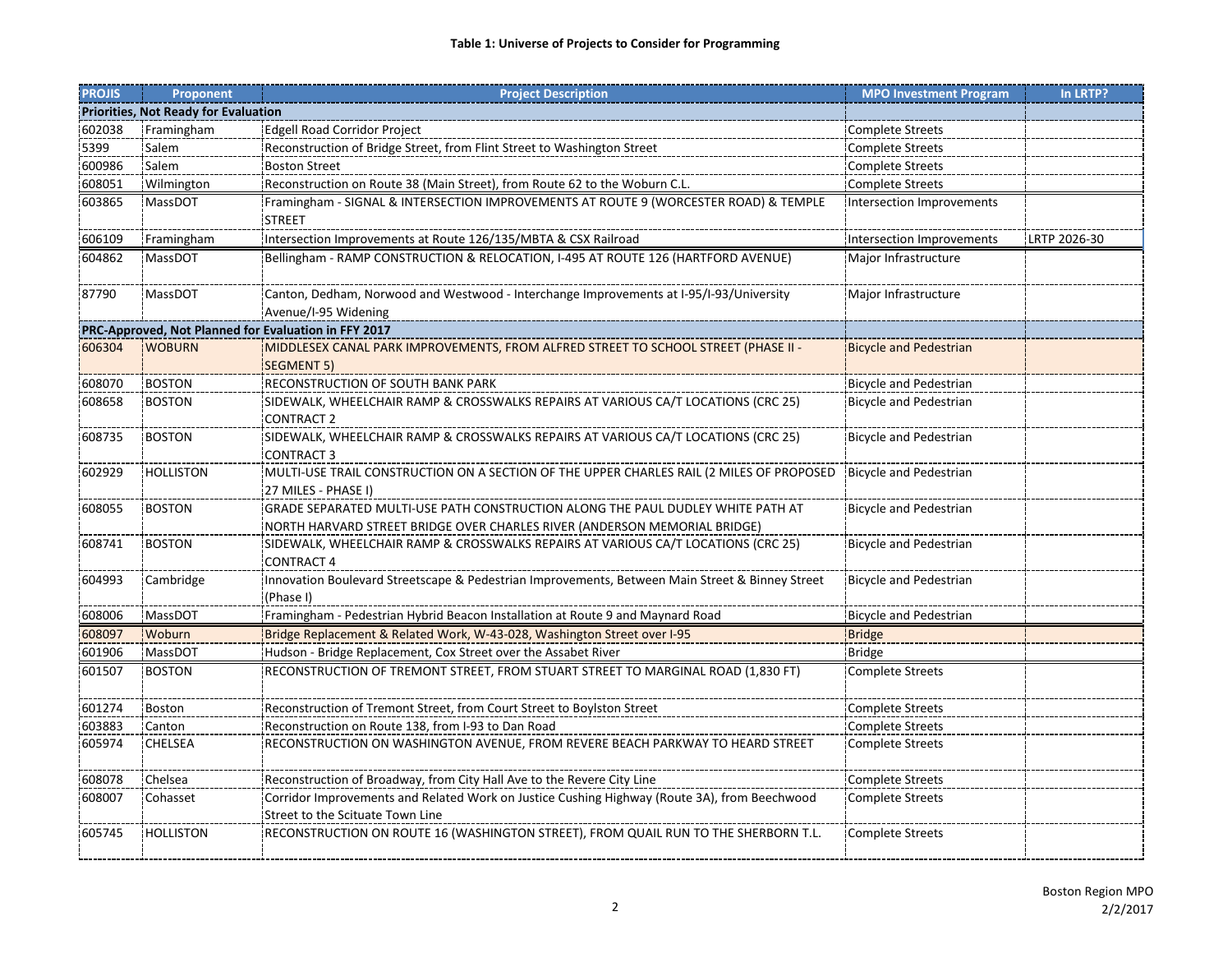| <b>PROJIS</b> | Proponent         | <b>Project Description</b>                                                                                                  | <b>MPO Investment Program</b> | In LRTP? |
|---------------|-------------------|-----------------------------------------------------------------------------------------------------------------------------|-------------------------------|----------|
| 605168        | <b>HINGHAM</b>    | IMPROVEMENTS ON ROUTE 3A FROM OTIS STREET/COLE ROAD INCLUDING SUMMER STREET AND                                             | <b>Complete Streets</b>       |          |
|               |                   | ROTARY; ROCKLAND STREET TO GEORGE WASHINGTON BOULEVARD.                                                                     |                               |          |
| 602155        | <b>HOLLISTON</b>  | RECONSTRUCTION OF NORFOLK STREET, FROM SABINA DRIVE TO HOLLY LANE                                                           | <b>Complete Streets</b>       |          |
| 604697        | MARLBOROUGH       | RECONSTRUCTION OF FARM ROAD, FROM COOK LANE TO ROUTE 20 (BOSTON POST ROAD)                                                  | <b>Complete Streets</b>       |          |
| 602252        | <b>BOLTON</b>     | RECONSTRUCTION OF ROUTE 110 (STILL RIVER ROAD)                                                                              | Complete Streets              |          |
| 608045        | Milford           | Rehabilitation on Route 16, from Route 109 to Beaver Street                                                                 | <b>Complete Streets</b>       |          |
| 602364        | <b>Millis</b>     | Reconstruction of Village Street, from Main Street (Route 109) to the Medway Town Line                                      | <b>Complete Streets</b>       |          |
| 604206        | <b>MILTON</b>     | REHABILITATION OF CENTRAL AVENUE, FROM BROOK ROAD TO ELIOT STREET                                                           | <b>Complete Streets</b>       |          |
| 608406        | Milton            | Reconstruction on Granite Avenue, from Neponset River to Squantum Street                                                    | <b>Complete Streets</b>       |          |
| 600932        | Newton            | Reconstruction on Route 30 (Commonwealth Avenue), from Weston Town Line to Auburn Street                                    | <b>Complete Streets</b>       |          |
| 608707        | QUINCY            | RECONSTRUCTION OF SEA STREET                                                                                                | Complete Streets              |          |
| 608158        | Westwood          | Reconstruction of Canton Street and Everett Street                                                                          | <b>Complete Streets</b>       |          |
| 607244        | Winthrop          | Reconstruction & Related Work along Winthrop Street & Revere Street Corridor                                                | <b>Complete Streets</b>       |          |
| 600671        | Walpole           | Reconstruction of Route 1A, from Common Street to the Norfolk Town Line                                                     | <b>Complete Streets</b>       |          |
| 607214        | <b>STOUGHTON</b>  | RECONSTRUCTION OF TURNPIKE STREET                                                                                           | <b>Complete Streets</b>       |          |
| 608067        | <b>MassDOT</b>    | Woburn - Intersection Reconstruction at Route 3 (Cambridge Road) & Bedford Road and South Bedford<br><b>Street</b>          | Intersection Improvements     |          |
| 604453        | <b>BELLINGHAM</b> | IMPROVEMENTS AT 2 LOCATIONS: MECHANIC STREET/MENDON STREET (ROUTE 140) & NORTH MAIN<br>STREET/SOUTH MAIN STREET (ROUTE 126) | Intersection Improvements     |          |
| 606666        | <b>BOLTON</b>     | INTERSECTION IMPROVEMENTS AT I-495/ROUTE 117 INTERCHANGE                                                                    | Intersection Improvements     |          |
| 606318        | <b>BOSTON</b>     | INTERSECTION IMPROVEMENTS @ GALLIVAN BOULEVARD (ROUTE 203) & MORTON STREET!                                                 | Intersection Improvements     |          |
| 608755        | <b>BOSTON</b>     | INTERSECTION IMPROVEMENTS AT MORTON STREET AND HARVARD STREET                                                               | Intersection Improvements     |          |
| 604911        | <b>CAMBRIDGE</b>  | INTERSECTION IMPROVEMENTS AT 7 INTERSECTIONS ON ROUTE 28 (MONSIGNOR O'BRIEN HIGHWAY)                                        | Intersection Improvements     |          |
| 603137        | <b>HINGHAM</b>    | INTERSECTION IMPROVEMENTS ON ROUTE 3A @ KILBY STREET                                                                        | Intersection Improvements     |          |
| 602462        | Holliston         | Signal Installation at Route 16/126 and Oak Street                                                                          | Intersection Improvements     |          |
| 608443        | LITTLETON, AYER   | INTERSECTION IMPROVEMENTS ON ROUTE 2A AT WILLOW ROAD AND BRUCE STREET                                                       | Intersection Improvements     |          |
| 607342        | <b>MILTON</b>     | INTERSECTION & SIGNAL IMPROVEMENTS @ ROUTE 28 (RANDOLPH AVENUE) & CHICKATAWBUT ROAD Intersection Improvements               |                               |          |
| 607889        | NEEDHAM           | INTERSECTION IMPROVEMENTS AT HIGHLAND AVENUE AND FIRST AVENUE                                                               | Intersection Improvements     |          |
| 608137        | <b>NEWTON</b>     | INTERSECTION IMPROVEMENTS AT OAK STREET, CHRISTINA STREET AND NEEDHAM STREET                                                | Intersection Improvements     |          |
| 607557        | NORWOOD,          | INTERSECTION IMPROVEMENTS AT UNIVERSITY AVENUE & CANTON STREET                                                              | Intersection Improvements     |          |
|               | WESTWOOD          |                                                                                                                             |                               |          |
| 608013        | QUINCY            | INTERSECTION IMPROVEMENTS @ SEA STREET & QUINCY SHORE DRIVE                                                                 | Intersection Improvements     |          |
| 605708        | <b>SHARON</b>     | SIGNAL & INTERSECTION IMPROVEMENTS ON SOUTH MAIN STREET                                                                     | Intersection Improvements     |          |
| 608279        | <b>STOUGHTON</b>  | INTERSECTION IMPROVEMENTS AND RELATED WORK AT CENTRAL STREET, CANTON STREET AND<br><b>TOSCA DRIVE</b>                       | Intersection Improvements     |          |